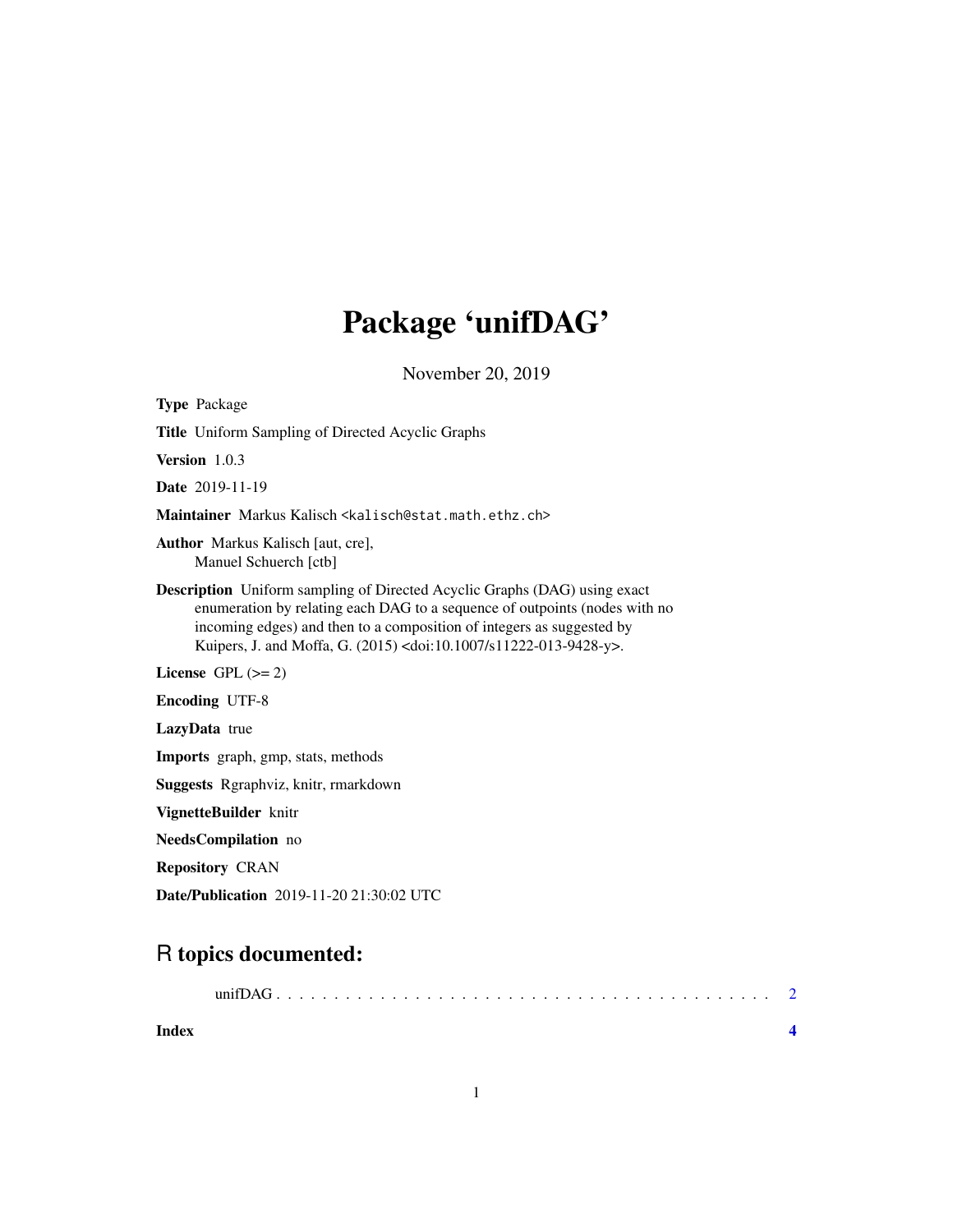<span id="page-1-0"></span>

#### Description

Uniform sampling of a labelled directed acyclic graph (DAG) with combinatorial enumeration.

#### Usage

```
unifDAG (n, weighted=FALSE, wFUN=list(runif, min=0.1, max=1))
unifDAG.approx(n, n.exact=20, weighted=FALSE, wFUN=list(runif,min=0.1,max=1))
```
#### Arguments

| n        | integer larger than 1, indicating the number of nodes in the DAG. unif DAG can<br>only be used for n up to 100. For larger n, use unifDAG. approx.                                                                                                                                                                                                                                                                                                          |
|----------|-------------------------------------------------------------------------------------------------------------------------------------------------------------------------------------------------------------------------------------------------------------------------------------------------------------------------------------------------------------------------------------------------------------------------------------------------------------|
| weighted | logical indicating if weights of the edges are computed according to wFUN.                                                                                                                                                                                                                                                                                                                                                                                  |
| wFUN     | a function for computing the weights of the edges in the DAG. It takes as first<br>argument a number of edges m for which it returns a vector of length m containing<br>the weights. Alternatively, it could be a list consisting of the function in the first<br>entry and of further arguments of the function in the additional entries. The<br>default (only if weighted is true)) is a uniform weight between $\theta$ . 1 and 1. See<br>the examples. |
| n.exact  | an integer, at least n and between 2 and 100, denoting the number of nodes<br>up to which the exact method is used, followed by an approximation for larger<br>numbers up to n. See details on the quality of the approximation.                                                                                                                                                                                                                            |

#### Details

A (weighted) random graph with n nodes is uniformly drawn over the space of all labelled DAGs with n nodes. The main idea of these two methods is to first sample a random sequence of outpoints, that is, nodes without incoming edges. This sequence is then used to construct an adjacency matrix, which is converted to the final DAG. The presented methods differ only in the approach to find this sequence of outpoints.

The method unifDAG builds the random sequence of outpoints based on precomputed enumeration tables.

The method unifDAG.approx executes unifDAG up to the number n.exact, for larger number of nodes an approximation is used instead. The default of n.exact =  $20(40)$  should get the approximation within the uniformity limits of a 32 (64) bit integer sampler. See reference for more details.

#### Value

A graph object of class [graphNEL](#page-0-0).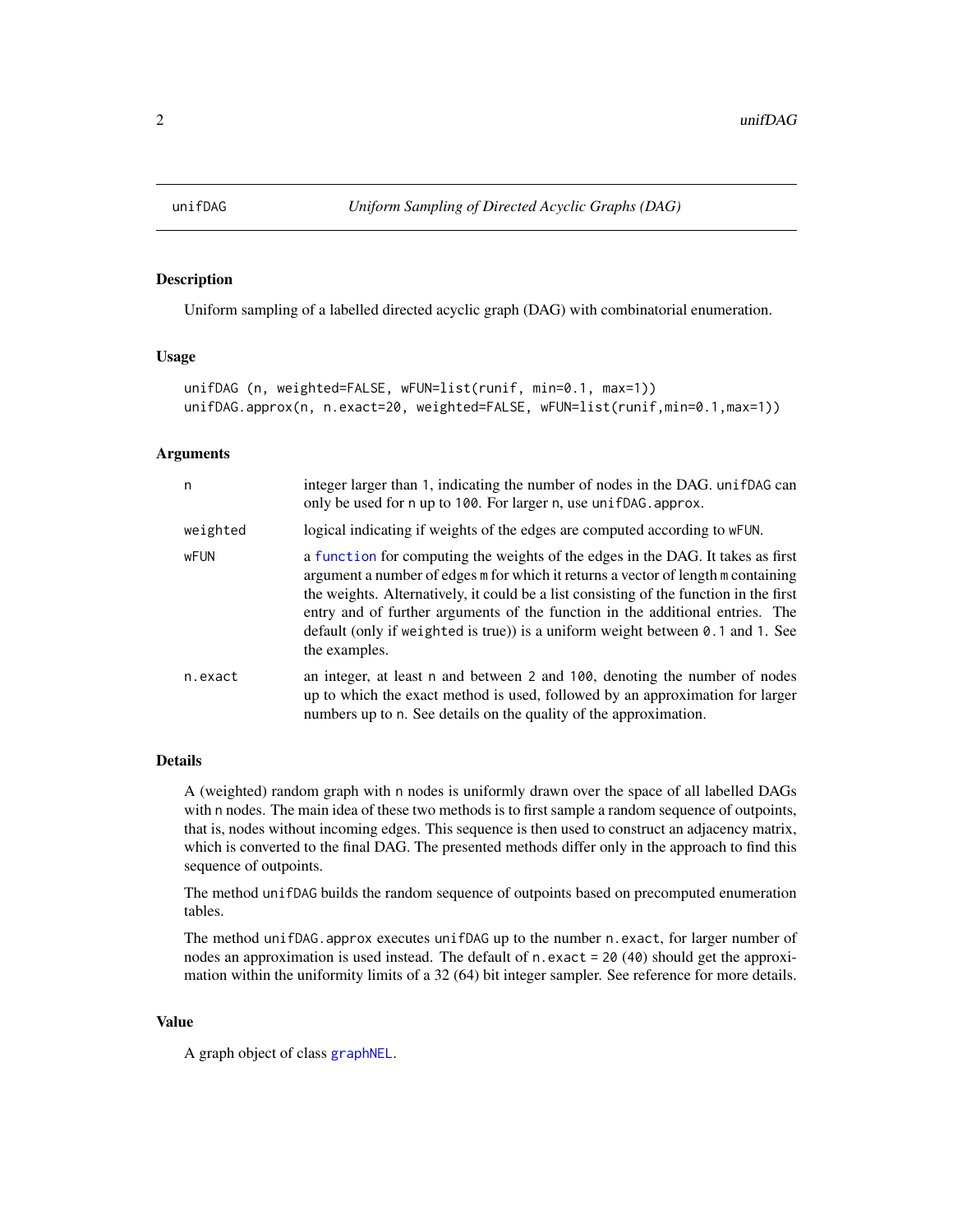#### $unif DAG$  3

#### Note

The main advantage of these algorithms is that they operate on the space of DAGs instead of the space of undirected graphs with an additional phase of orienting the edges. With this approach the unintentional bias towards sparse graphs, for instance occurring when sampling adjacency matrices, can be eliminated.

#### Author(s)

Markus Kalisch (<kalisch@stat.math.ethz.ch>) and Manuel Schuerch.

#### References

Jack Kuipers and Giusi Moffa (2015) Uniform random generation of large acyclic digraphs. *Statistics and Computing* 25(2), 227–242, Springer; <http://dx.doi.org/10.1007/s11222-013-9428-y>

#### Examples

```
set.seed(123)
dag1 <- unifDAG(n=10)
dag2 <- unifDAG.approx(n=10, n.exact=5)
dag <- unifDAG(n=5)
if (require("Rgraphviz")) plot(dag)
dag@edgeData ## note the constant weights
dag <- unifDAG(n=5,weighted=TRUE)
if (require("Rgraphviz")) plot(dag)
dag@edgeData ## note the uniform weights between 0.1 and 1
```

```
wFUN <- function(m,lB,uB) { runif(m,lB,uB) }
dag <- unifDAG(n=5,weighted=TRUE,wFUN=list(wFUN,1,4))
dag@edgeData ## note the uniform weights between 1 and 4
```